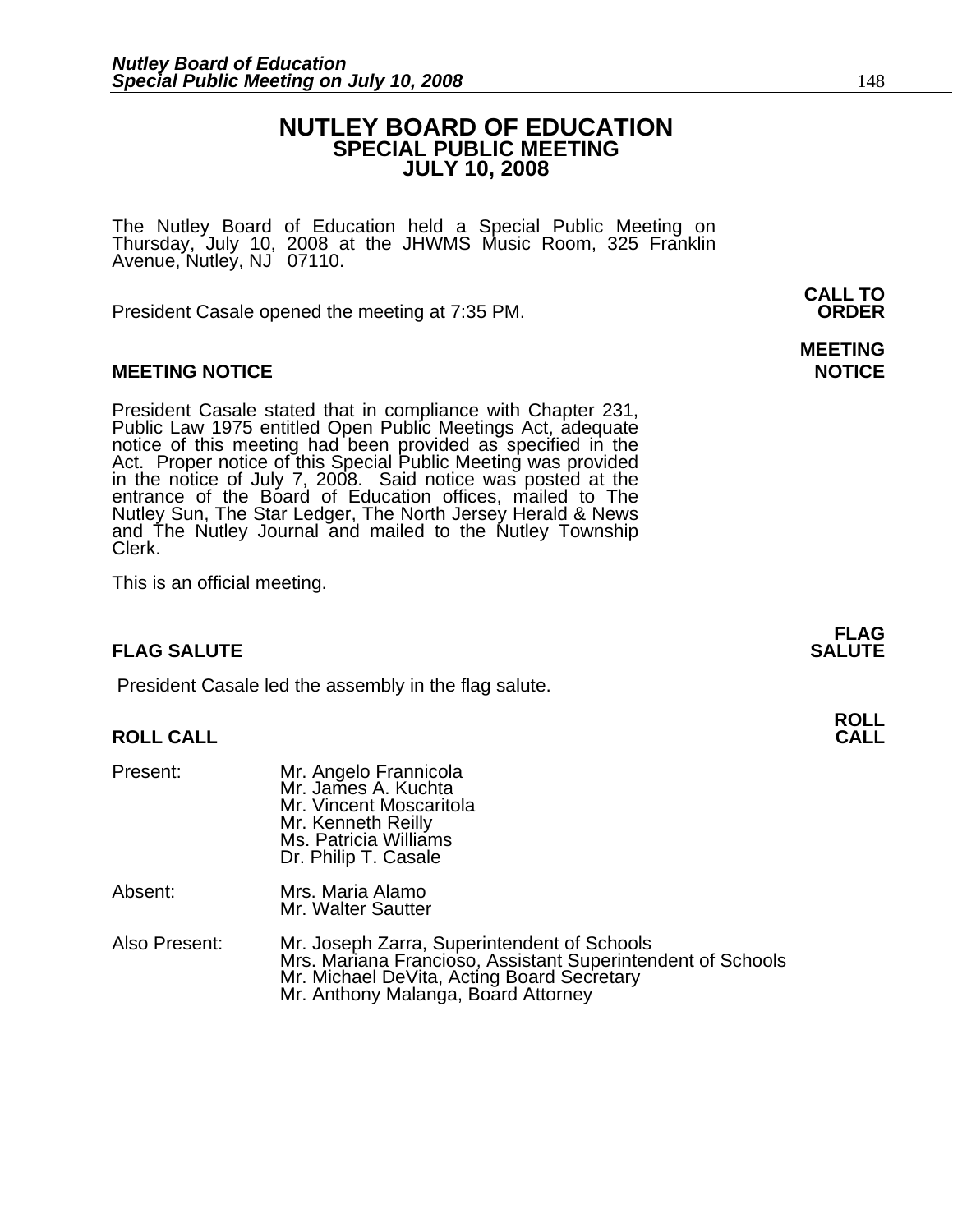Trustee Kuchta stated that since the district will be meeting with the Department of Education on Wednesday, July 16, 2008 he felt that it's not in the best interest of the district to proceed with Tri-Tech's presentation. He suggested tabling the presentation.

### **MOTION TO ADJOURN TO EXECUTIVE SESSION**

At 7:42 PM Trustee Moscaritola moved, and Trustee Reilly seconded, the following resolution:

WHEREAS, the Board of Education will be discussing matters exempt from public discussion pursuant to N.J.S.A. 10:4-12,

NOW, THEREFORE, BE IT RESOLVED that the Board of Education recess to Closed Executive Session at this time to discuss the following:

Legal Matter

BE IT FURTHER RESOLVED that the results of the discussions will be made public by inclusion on the agenda of a subsequent meeting of the Board of Education or when the reasons for discussing such matters in closed session no longer exist.

The motion was approved by voice vote.

### **RECONVENE MEETING RECONVENE**

At 7:53 PM Trustee Frannicola moved, Trustee Kuchta seconded, and the Board unanimously approved by voice vote a motion to reconvene the public meeting.

## **ROLL ROLL CALL CALL**

| Present:      | Mr. Angelo Frannicola<br>Mr. James A. Kuchta<br>Mr. Vincent Moscaritola<br>Mr. Kenneth Reilly<br>Ms. Patricia Williams<br>Dr. Philip T. Casale           |
|---------------|----------------------------------------------------------------------------------------------------------------------------------------------------------|
| Absent:       | Mrs. Maria Alamo<br>Mr. Walter Sautter                                                                                                                   |
| Also Present: | Mr. Joseph Zarra, Superintendent of Schools<br>Mrs. Mariana Francioso, Assistant Superintendent of Schools<br>Mr. Michael DeVita, Acting Board Secretary |

Mr. Anthony Malanga, Board Attorney

## **EXECUTIVE**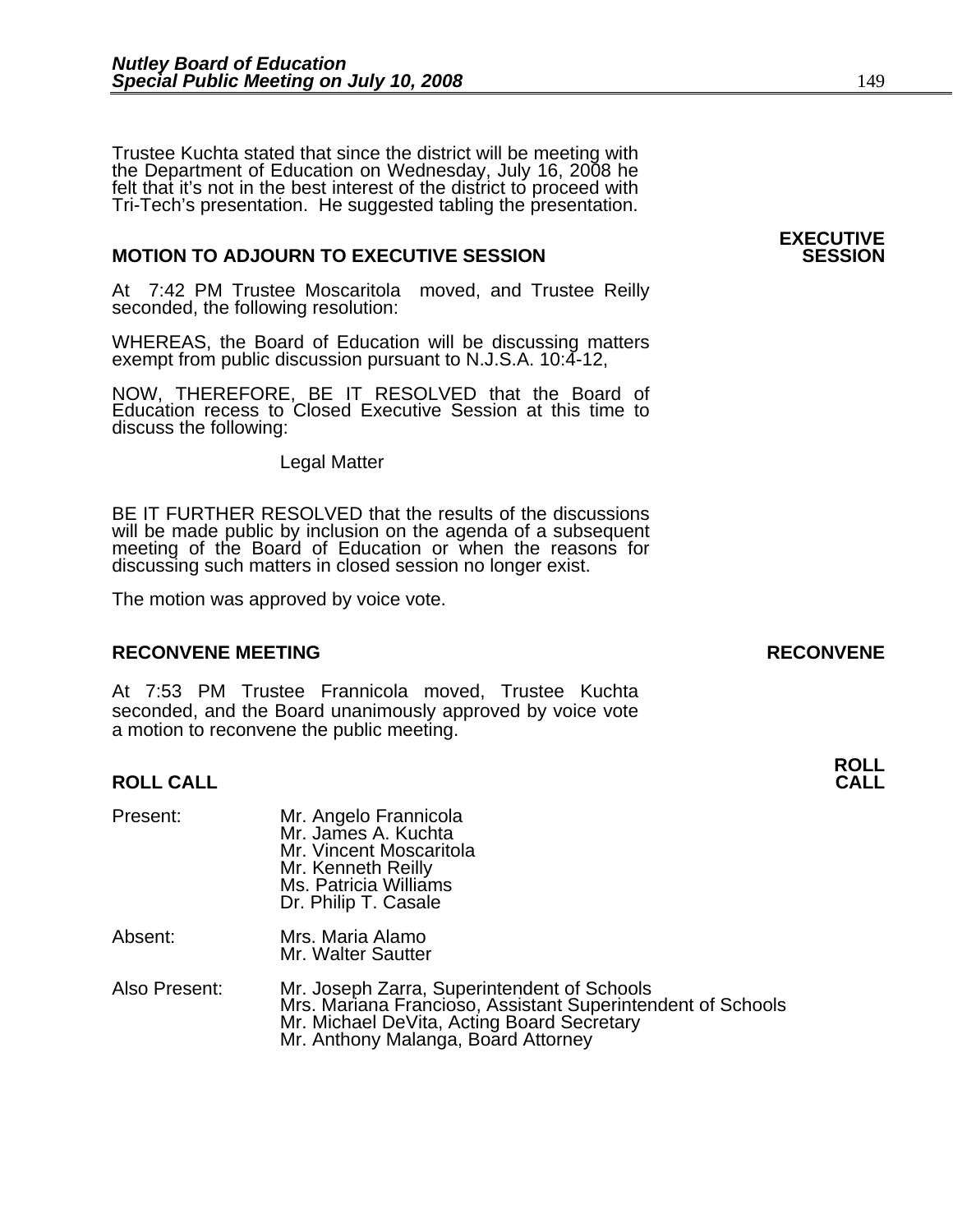### Tri-Tech Presentation – Mr. Alan Ianuzzi and Mr John Agostini

Mr. John Agostini introduced himself and gave an overview of his professional certifications and experiences. He also gave a<br>summary of the presentation given at the June 9, 2008<br>meeting.

Mr. Alan Ianuzzi gave a summary of his background and his professional experience. He read a statement from Tri-Tech's arbitration against the district.

President Casale stated that if a judgment was made against the district and a settlement wasn't agreed upon, the funds would have been paid in an increased tax levy against the township.

Mr. John Agostini gave a summary and presented a chart showing the damage claim summary and also the performance timelines for the past referendums.

Mr. Malanga summarized the reasons for the Board's decision of settling the claim against Tri-Tech. He stated that the Board was facing a big expense and felt it was in the Board's best interest to settle.

President Casale sated that at no time did the full nine-member Board vote or have a public discussion on whether Tri-Tech had a contract.

### **HEARING OF CITIZENS**

Time was allowed for the public to ask questions and make comments regarding the construction management issues.

Several residence asked questions and made comments not limited to the following:

-Did any Board Member contact Tri-Tech?

-Did Tri-Tech contact any Board Member?

-Who does Tri-Tech report to?

-Who signed the original contract with Tri-Tech?

-Are any legal issues being filed against the former Board members and BA?

-Is the Department of Education investigating this claim?

-Do any Board Members have a personal relationship with Tri-Tech?

-Did the budget for the elementary school project include a construction manager?

-How did Tri-Tech get such a big settlement?

-During the middle school project did any problems arise?

-Did the Board President ever go to the Board attorney and inform him that Tri-Tech was not performing?

-Who are the individuals that were involved with Tri-Tech negotiations?

-Asked the Board to contact the US Attorney to investigate.

-Asked what duties Tri-Tech performed on a list of duties for construction managers.

-How many proposals were received when the district first hired Tri-Tech?